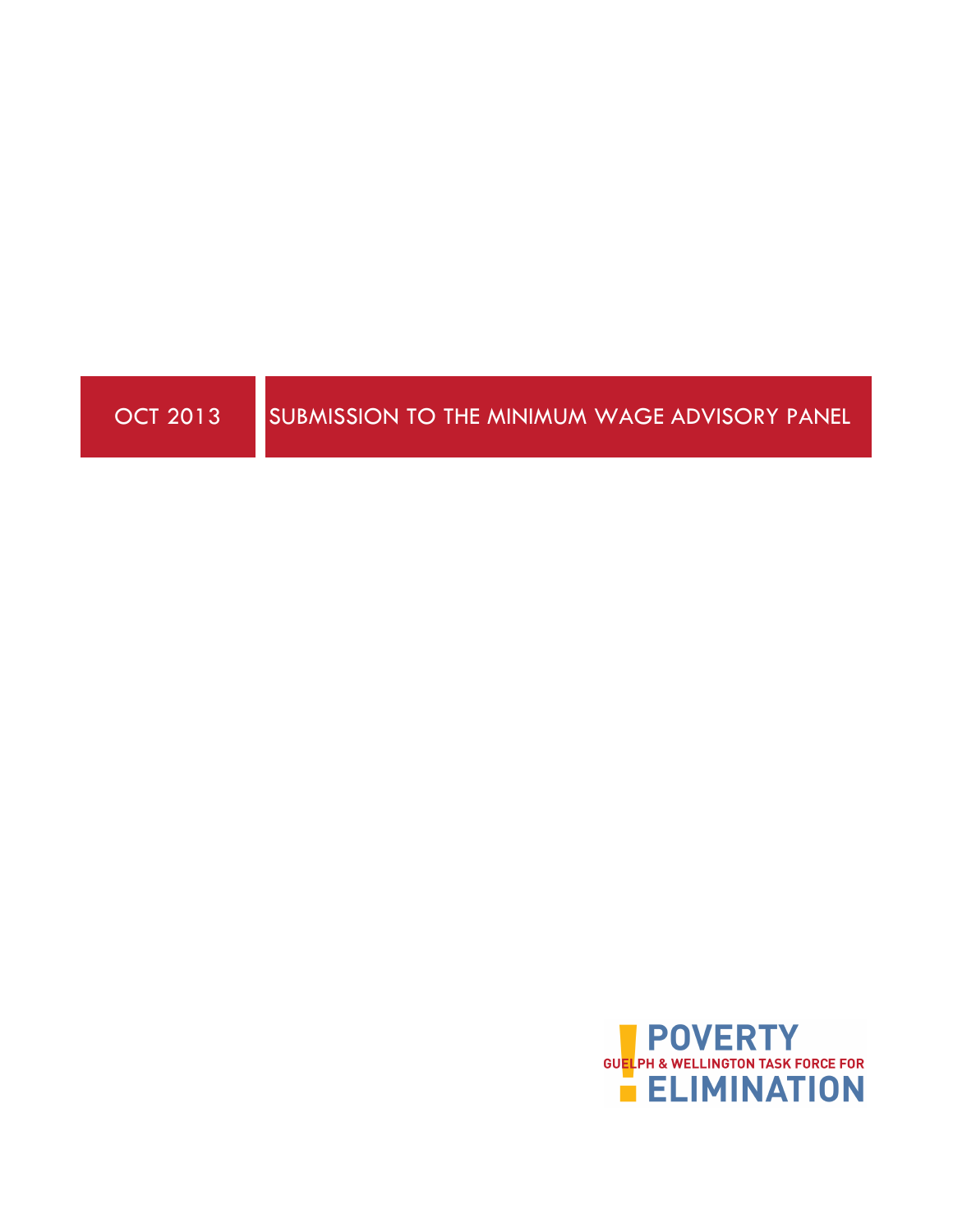### ABOUT THE AUTHORS

**An ad-hoc committee of the Guelph & Wellington Task Force for Poverty Elimination compiled this report for Poverty Elimination. Members of the committee include:** 

- David Thornley, Executive Director, Guelph Community Health Centre
- Karen Kamphuis, Executive Director, Lakeside HOPE House
- Randalin Ellery, Coordinator, Guelph & Wellington Task Force for Poverty Elimination
- Stuart Beumer, Director of Ontario Works, County of Wellington Social Services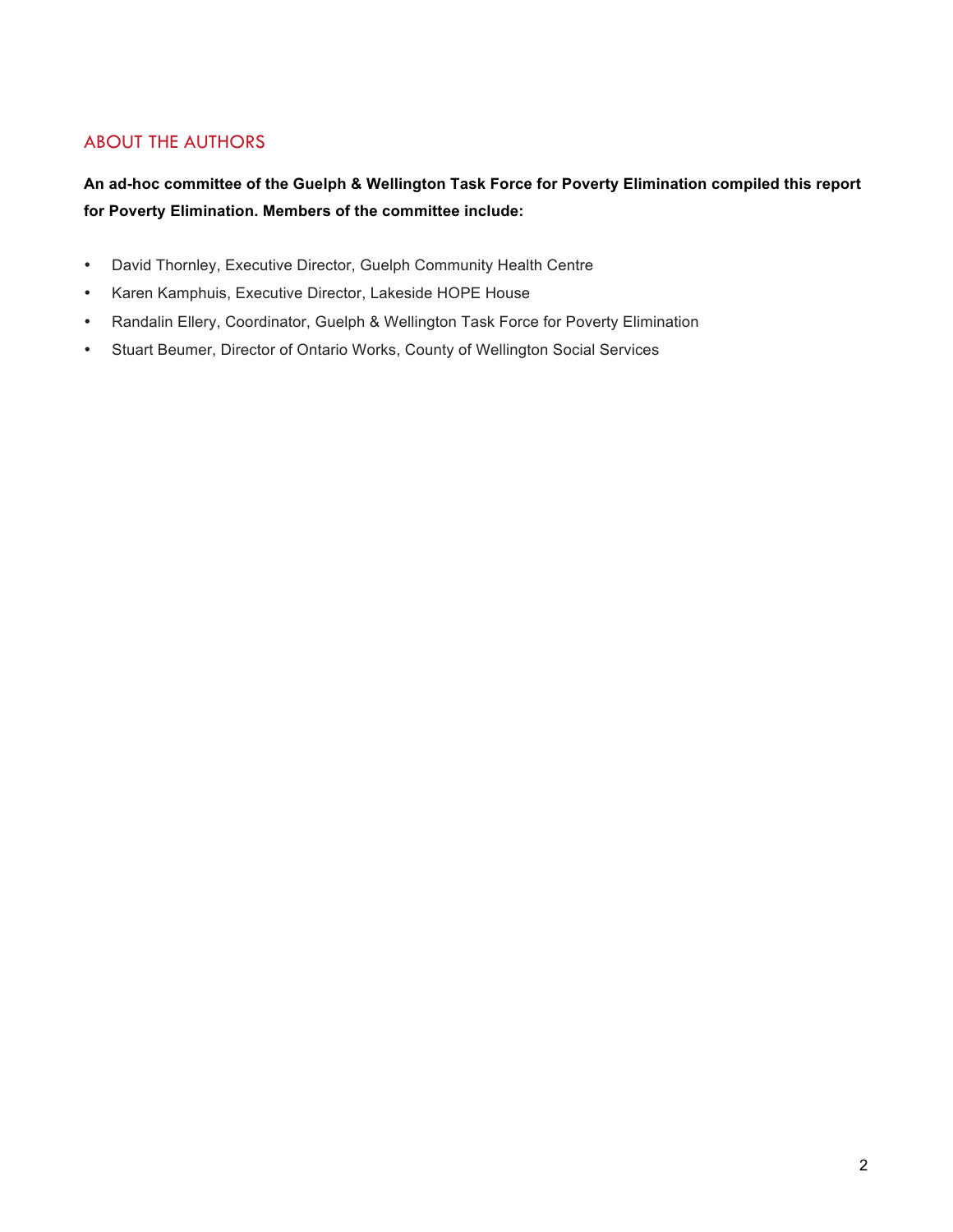#### **SUBMISSION TO THE MINIMUM WAGE ADVISORY PANEL**

#### **INTRODUCTION**

The Guelph & Wellington Task Force for Poverty Elimination works collaboratively, informed by diverse voices of experience, to support local action and to advocate for system and policy changes to address the root causes of poverty. The Poverty Task Force (PTF) recognizes that employment is commonly understood as the first line of defense in protecting people from falling into poverty, but we are also very aware that a single-person working full-time at a minimum wage job barely rises above the Low Income Measure (LIM). The PTF is providing this submission to the Minimum Wage Advisory Panel because we believe that the minimum wage needs to support working individuals with the necessary financial resources to meet their material and immaterial needs.

The PTF submission provides information about who is making a minimum wage in Ontario, whether or not increases to the minimum wage should be considered as part of a poverty reduction strategy, and demonstrates how the approach of the living wage can help shift the conversation about the minimum wage. Finally, the submission provides feedback in response to the Minimum Wage Advisory Panel Consultation Paper. Specifically we recommend that the Ontario government increase the minimum wage at 6-month intervals starting immediately until the minimum wage is \$13/hour by January 2016. Moving forward from there, the minimum wage should be adjusted annually to 50% of Average Weekly Earnings (AWE).

#### WHO IS MAKING A MINIMUM WAGE

A report, *Minimum Wage Increases as an Anti-Poverty Policy in Ontario* (2009), created a profile of low wage earners and poor households in Ontario using data from Statistics Canada's *Survey of Labour and Income Dynamics* for 2004. The data uncovered that a large proportion of low wage earners were young and tended to live with other relatives that typically had an income adequate to compensate (Mascella, A., Teja, S. & Thompson, B. 2009). It was also reported that women represented a substantial majority of low wage earners, as well as individuals who stated school as their major activity, and households headed by single mothers (Mascella, A., et al., 2009).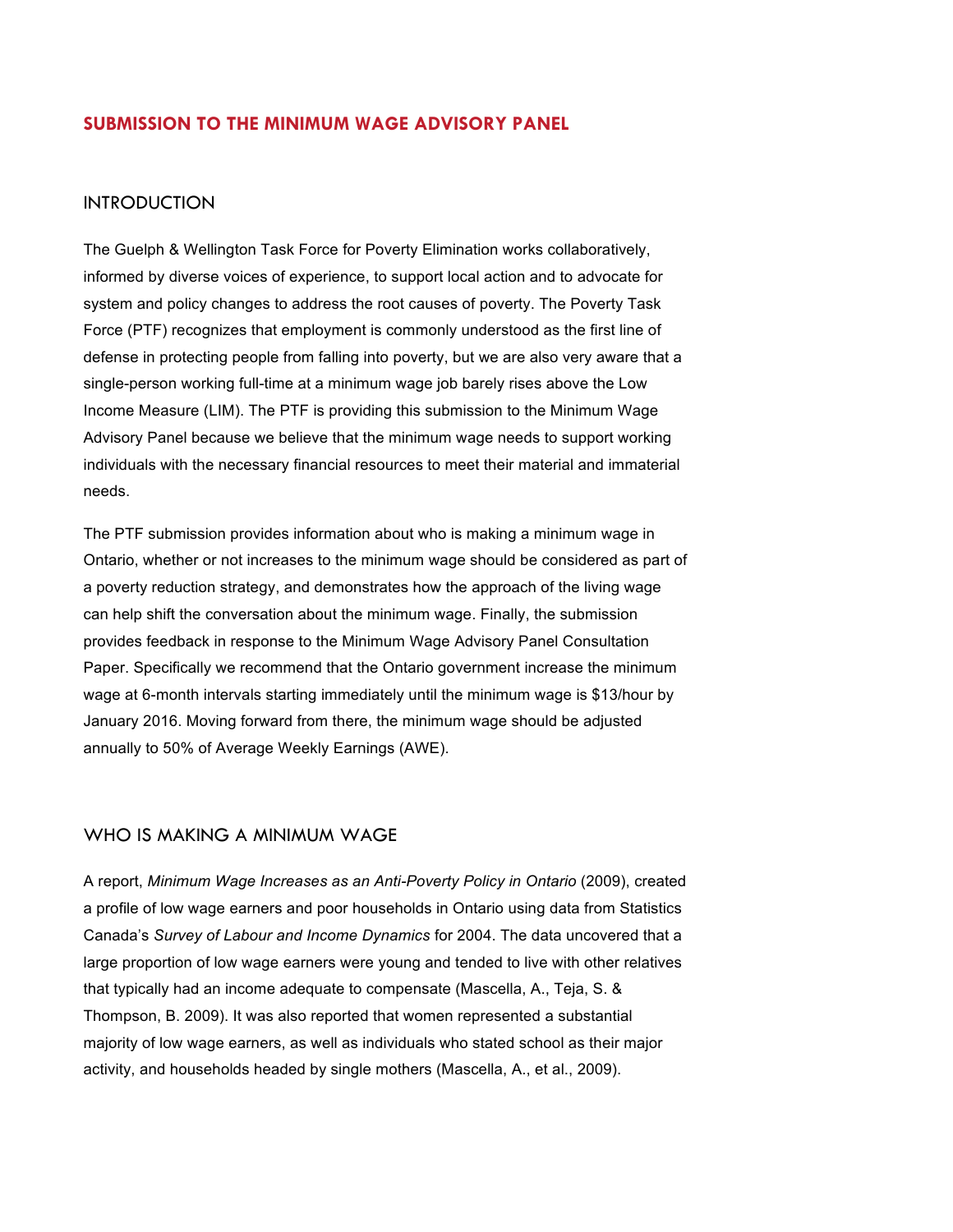A more recent report, *Who Is Working for Minimum Wage in Ontario* (2013), confirmed these findings, noting that the share of employees at minimum wage tends to be higher for women and those aged 15 – 24 years (Block, S., 2013). In addition, the report found that shares of employees at minimum wage are high for those who are immigrants, recent immigrants and racialized (Block, S., 2013).

# POVERTY REDUCTION, INCOME INEQUALTIY & MINIMUM WAGE INCREASES

As part of Ontario's commitment to renew its Poverty Reduction Strategy, the government released a consultation handbook highlighting some of the key accomplishments of the first Poverty Reduction Strategy. Included is the fact that the government has implemented seven increases to the minimum wage, from \$6.85 to \$10.25/hour since 2003 (Government of Ontario, 2013). While the increases to the minimum wage were defined five years before the Poverty Reduction Strategy was launched, the reasoning was similar. According to the Ontario government, increases to the minimum wage from 2004 to 2010 were a key component of a larger strategy to reduce poverty in the province (Mascella, A., Teja, S. & Thompson, B. 2009).

While research on the impact of increases to the minimum wage on the incomes of poor households demonstrates an opportunity to close the gap on income inequality, there is little to suggest that it is an effective strategy to reduce poverty. A 2009 study found that only a small proportion of poor households will see any increase in income as a result of increases to the minimum wage (Mascella, A., Teja, S. & Thompson, B. 2009). This is primarily because many workers affected by minimum wage increases actually belong to high-income families (Mascella, A., et al. 2009).

Increasing the minimum wage is an important policy tool to reduce inequality, but should not be confused with an effective strategy to reduce poverty. The provincial government needs to target poor households on a total income basis, rather than target low wage earners to successfully reduce the number of Ontarians living in poverty. The Ontario Child Benefit, which helps more than half a million families provide everyday necessities to over 950,000 is a good example of this (Government of Ontario, 2013).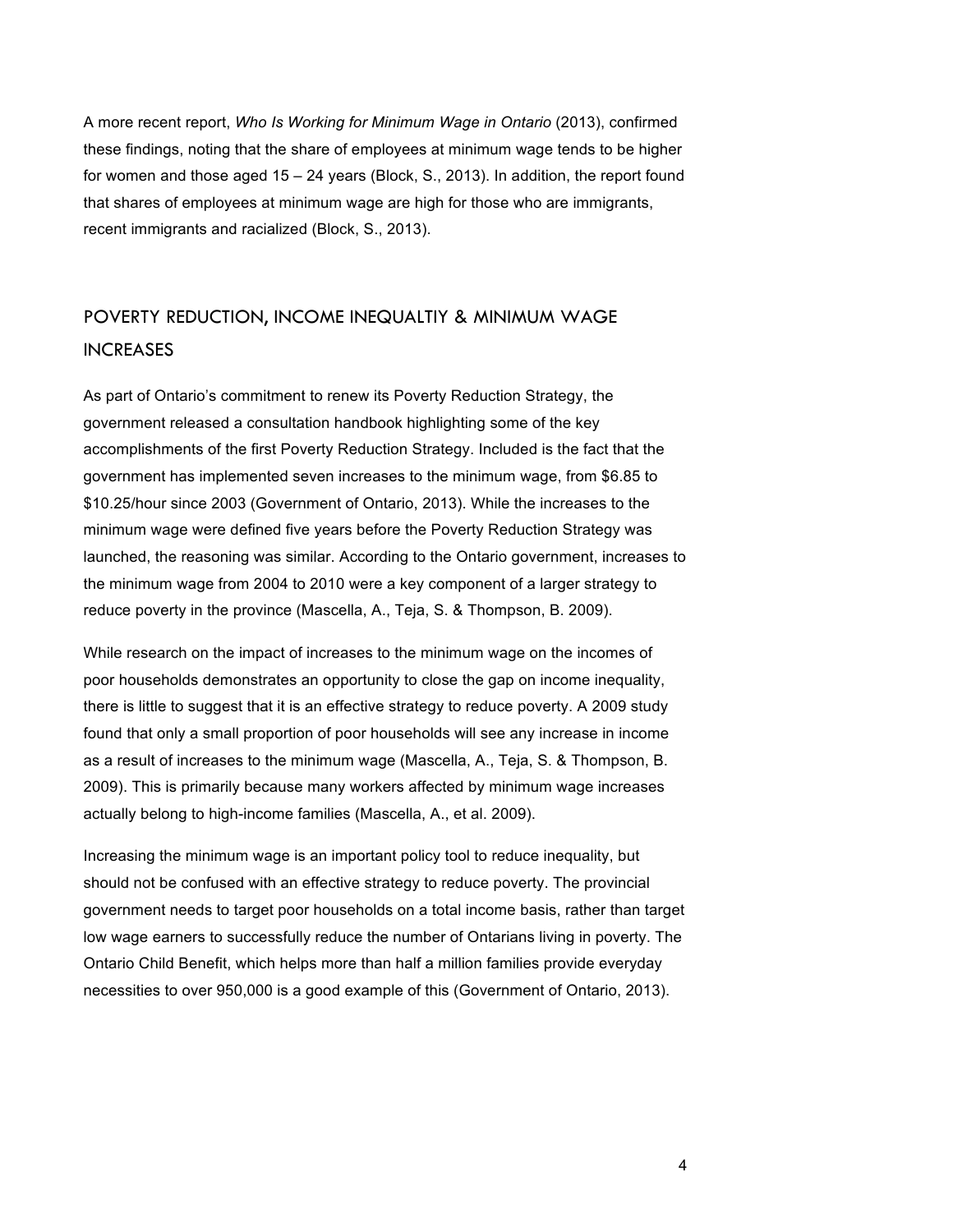#### THE MINIMUM WAGE VS. THE LIVING WAGE

The living wage is defined as "the hourly rate at which a household can meet its basic needs, once government transfers have been added to the family's income and deductions have been subtracted" (Ivanova, I. & Klein, S., 2013). The living wage was recently calculated at \$15.95/hour for Guelph and Wellington (Ellery, R. & Muruvi, W., 2013). Ideally the minimum wage would be a living wage. Instead, there are several key differences between the minimum wage and the living wage, which are highlighted below:

| <b>Category</b>                       | <b>Minimum Wage</b>   | <b>Living Wage</b>     |
|---------------------------------------|-----------------------|------------------------|
| <b>Objective</b>                      | Wage floor/poverty    | Minimally decent       |
|                                       | threshold             | quality of life        |
|                                       | Material needs        | Material and           |
|                                       |                       | immaterial needs       |
| <b>Wage Level</b>                     | <b>Relatively low</b> | <b>Relatively high</b> |
| Coverage                              | <b>Broad and</b>      | Narrow and focused     |
|                                       | encompassing          | Specified in the       |
|                                       | Entire labour market  | agreement              |
| Indexed to Inflation?                 | Not usually           | Yes                    |
| Sensitive to Changes in Social        | <b>No</b>             | Yes                    |
| <b>Programs or Employer Benefits?</b> |                       |                        |

**Table 1 – Differences Between a Statutory Minimum Wage and a Living Wage (Brennan, J., 2012)**

Currently the approach to discussions about the adequacy of the minimum wage tends to remain focused on "the lowest amount we can pay workers that's politically acceptable" (Hennessy, T., 2012). The ultimate aim of the minimum wage, it is argued, "is to eliminate the serious social and political consequences flowing from material deprivation and economic exploitation" (Brennan, J. 2012). This approach needs to change and should take note from discussions regarding the living wage.

A recent commentary from the Canadian Centre for Policy Alternatives argues "the idea of a living wage allows for a different conversation than talking about the minimum wage on its own generates…When we start the conversation about what it takes for a family to meet basic needs, the question of pay gets situated within a very human dynamic" (Hennessy, T., 2012). If the Government is committed to closing the gap on income inequality and lifting people out of poverty, the conversation about the minimum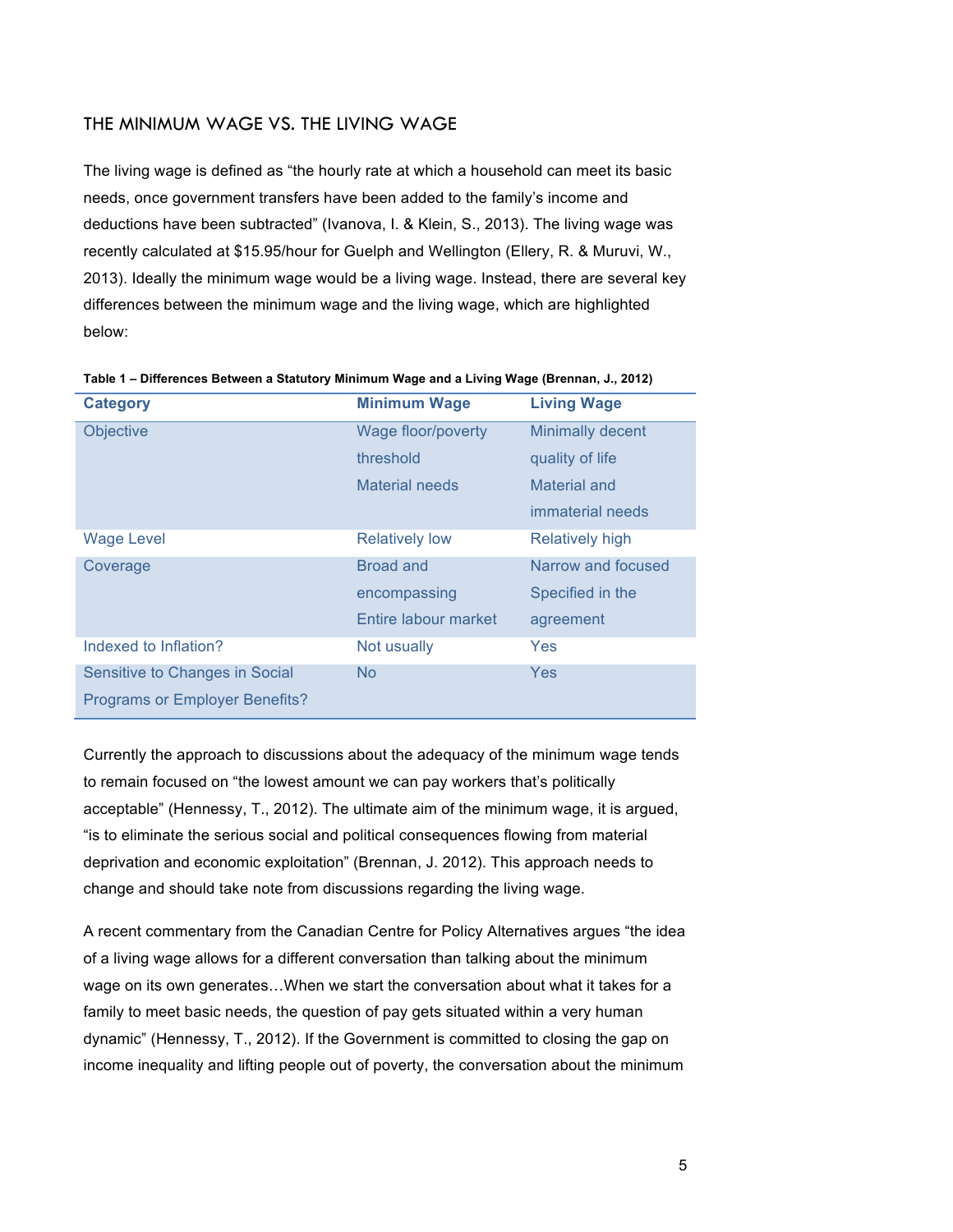wage needs to change and looking to discussions about the living wage for direction is a good place to start.

# RESPONSE TO 'A CONSULTATION PAPER ON ONTARIO'S MINIMUM WAGE'

The Minimum Wage Advisory Panel has requested feedback on the document 'A Consultation Paper on Ontario's Minimum Wage.' The following responses were collected from members of an ad-hoc committee of the Guelph & Wellington Task Force for Poverty Elimination.

## **1. In addition to these factors<sup>1</sup> , are there other factors the Ontario government should consider in reviewing the minimum wage?**

The Ontario government needs to move beyond a focus on material deprivation when determining the minimum wage to consider overall adequacy of income required to meet a standard of living that includes material and immaterial needs.

### **2. Should Ontario's minimum wage be tied to an economic indicator such as the rate of inflation, average weekly earnings, or any other indicator?**

The Poverty Task Force recommends that the Ontario government increase the minimum wage at 6-month intervals starting immediately until the minimum wage is \$13/hour by January of 2016. Moving forward from there, the minimum wage should be set at a rate of 50% of Average Weekly Earnings (AWE).

This approach was chosen over tying the minimum wage the Consumer Price Index (CPI) with the understanding that a possible economic downturn could result in a continued increase of the minimum wage while other wages decrease.

!!!!!!!!!!!!!!!!!!!!!!!!!!!!!!!!!!!!!!!!!!!!!!!!!!!!!!!

Economic conditions in the province, including job growth, unemployment rates, average wages, and family incomes; The cost of living, including taxes and average household expenditures; The characteristics of minimum wage earners, including their age, sex, family status, industry and employer size; The overall impact of previous minimum wage increases on low wage earners, including employment levels and hours of work; The overall impact of previous minimum wage increases on business, including business productivity by sector and industry; Trends and developments related to minimum wage in other jurisdictions, including the analysis of approaches and mechanisms used in those jurisdictions; and Results from consultations with stakeholders, the public, and other departments in government.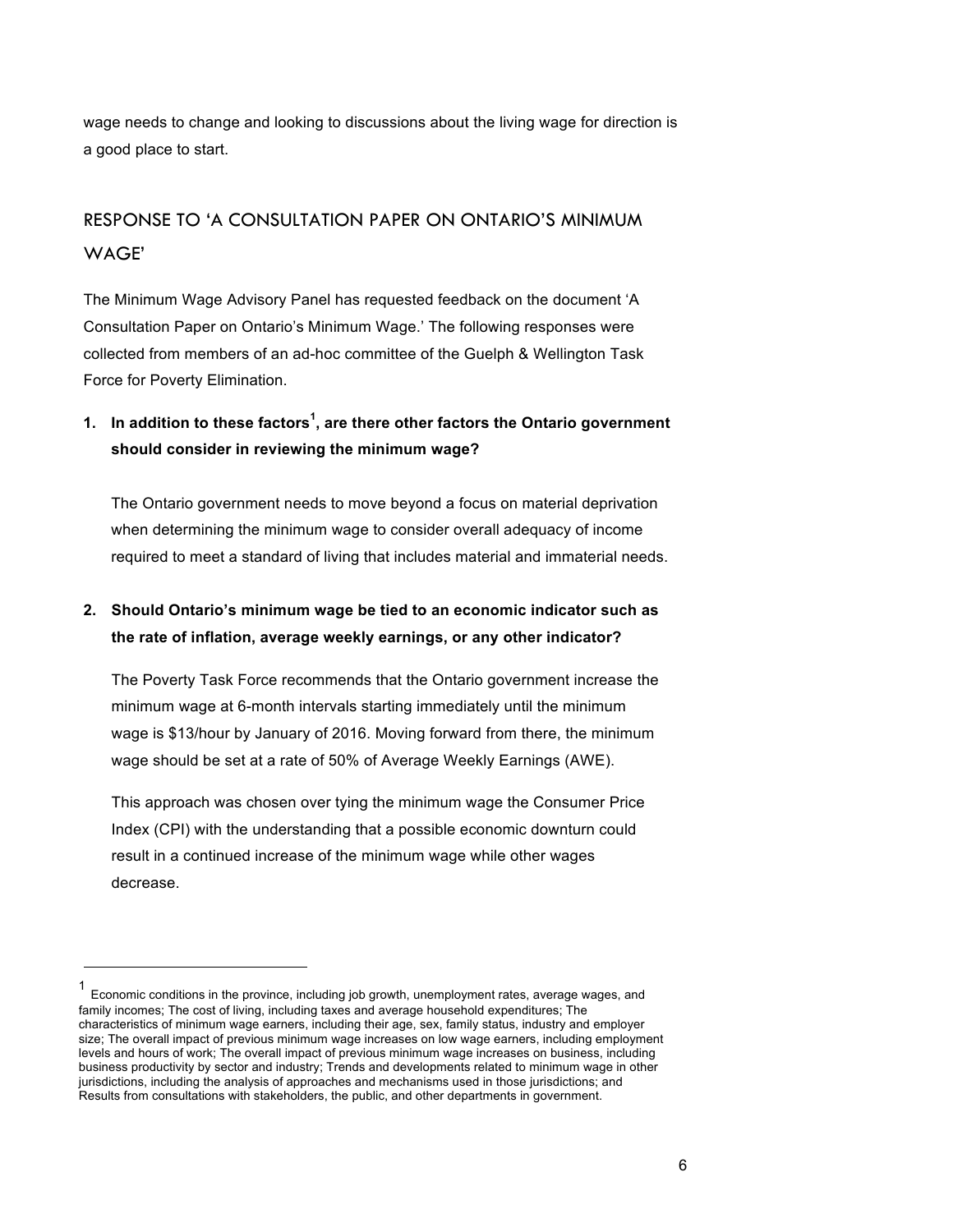**3. Are there any other mechanisms Ontario could consider implementing to determine future adjustments to the minimum wage?**

If the minimum wage was tied to Average Weekly Earnings, adjustments should take place annually.

- **4. How often should Ontario review the minimum wage?**
- **5. Should there be a mandatory periodic review of Ontario's minimum wage? If so, how often should such a review occur, and what format would the review take?**

An ongoing advisory panel or review committee is an unnecessary use of resources. Once the minimum wage is tied to Average Weekly Earnings, there should be no reason to review the minimum wage on a regular basis. Rather, a review could take place every 10 years to ensure that the minimum wage is achieving the desired outcomes.

#### **REFERENCES**

- Block, S. (2013). "Who is working for minimum wage in Ontario." Wellesley Institute. Retrieved from http://www.wellesleyinstitute.com/wpcontent/uploads/2013/10/Who-Makes-Minimum-Wage.pdf
- Brennan, J. (2012). "Enhancing democratic citizenship, deepening distributive justice." Canadian Centre for Policy Alternatives. Retrieved from http://www.policyalternatives.ca/publications/reports/enhancing-democraticcitizenship-deepening-distributive-justice
- Ellery, R. & Muruvi, W. (2013). "A living wage for Guelph & Wellington." Guelph & Wellington Task Force for Poverty Elimination. Retrieved from http://gwpoverty.ca/wp-content/uploads/2013/10/Living-Wage-Report-FINAL2.pdf
- Government of Ontario (2013). "Renewing Ontario's Poverty Reduction Strategy: Consultation Handbook." Retrieved from
	- http://www.children.gov.on.ca/htdocs/English/breakingthecycle/index.aspx
- Hennessy, T. (2012). "What if the minimum wage was a living wage?" Rabble.ca. Retrieved from http://rabble.ca/blogs/bloggers/trish-hennessy/2012/11/what-ifminimum-wage-was-living-wage

Ivanova, I. & Klein, S. (2013). "Working for a living wage: making paid work meet basic